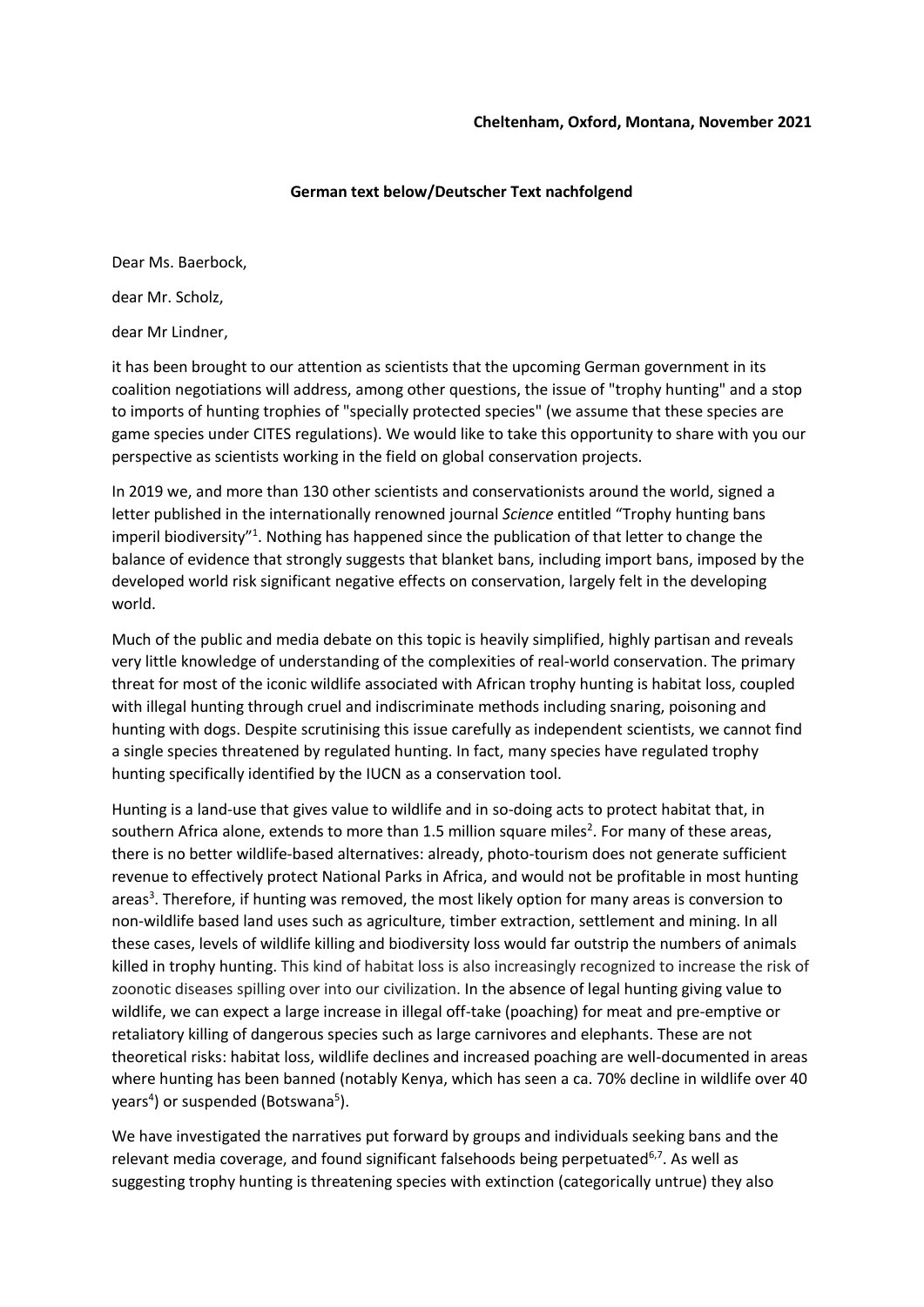suggest that hunting contributes nothing to conservation. This is simply incorrect. Of the five top countries in the world for megafauna conservation, four are in southern Africa and have hunting as a core feature of their conservation strategy<sup>8</sup>. Finally, groups seeking bans push forward the fact that, at best, just 3% of revenues go to local communities. This figure, widely repeated, is based on a misreading of a report citing a paper based on revenue dispersal in one location in Tanzania. In fact, that report shows that at least 56% of revenues are distributed locally or nationally and a sizeable proportion of the remainder is likely to remain in-country<sup>9</sup>. A comprehensive report this year by the African Leadership University showed that for key African countries using trophy hunting, the community share of fees ranged from 20 – 100%<sup>10</sup>. Of course, there is room for improvement, better regulation and oversight, and this applies to both photo tourism and trophy hunting: improvements need to be targeted and specific to deliver positive outcomes.

Disapproval of hunting by individuals living in countries far away, where remaining wildlife is usually confined to heavily protected areas, ignores the realities of those living on the ground with wildlife in countries that use hunting as part of their successful conservation toolkit. Experience teaches us that wildlife-friendly solutions do not magically materialise when hunting is removed. As clearly recommended by the IUCN $11$ , working alternatives must be in place and agreed locally before hunting and its revenue is removed, and credible alternatives simply don't currently exist at the scale required. Banning hunting without any Plan B is an especially reckless approach to conservation, but to do so based on misinformation and misunderstanding is unforgivable. We would urge you to put evidence before emotion, and science before sentiment in this matter. Once wildlife habitat is lost, it is lost for good.

For further question we are at your disposal,

Professor Adam Hart, University of Gloucestershire, Cheltenham, UK

Dr Amy Dickman, WildCRU University of Oxford, Oxford, UK

Catherine Semcer, Property and Environment Research Centre, Montana, USA

## **Deutscher Text**

Sehr geehrte Frau Baerbock,

sehr geehrter Herr Scholz,

sehr geehrter Herr Lindner,

wir sind als Wissenschaftler darauf aufmerksam gemacht worden, dass die kommende Bundesregierung in ihren Koalitionsverhandlungen u.a. das Thema "Trophäenjagd" und Importstopp von Jagdtrophäen "besonders geschützter Arten" (wir gehen davon aus, dass es sich dabei um CITES-Anhangsarten handelt) ansprechen wird. Wir möchten diese Gelegenheit nutzen, um Ihnen unsere Sichtweise als Wissenschaftler mitzuteilen, die vor Ort an globalen Naturschutzprojekten arbeiten.

Im Jahr 2019 unterzeichneten wir und mehr als 130 andere Wissenschaftler und Naturschützer aus der ganzen Welt einen Brief, der in der international renommierten Zeitschrift "Science" unter dem Titel "Trophäenjagdverbote gefährden die biologische Vielfalt " (1) veröffentlicht wurde. Seit der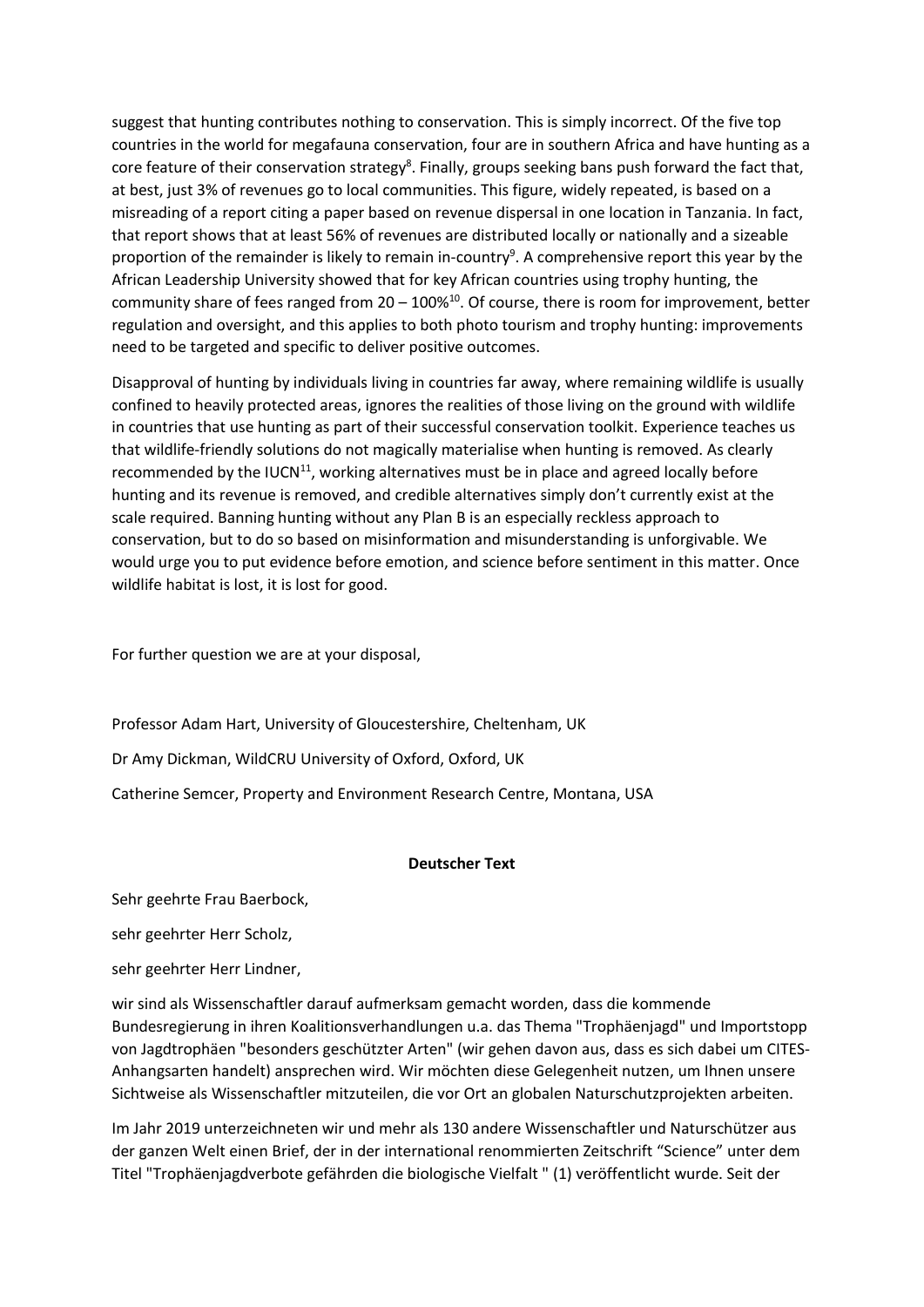Veröffentlichung dieses Briefes hat sich nichts an der Faktenlage geändert, die stark darauf hindeutet, dass von den Industrieländern verhängte pauschale Verbote, einschließlich Importverbote, erhebliche negative Auswirkungen auf den Naturschutz haben, die vor allem in den Entwicklungsländern zu spüren sind.

Ein großer Teil der öffentlichen und medialen Debatte zu diesem Thema ist stark vereinfacht, sehr parteiisch und offenbart sehr wenig Wissen und Verständnis für die komplexen Zusammenhänge des realen Naturschutzes. Die Hauptbedrohung für die meisten der ikonischen Wildtiere, die mit der afrikanischen Trophäenjagd in Verbindung gebracht werden, ist der Verlust des Lebensraums, gepaart mit der illegalen Jagd durch grausame und wahllose Methoden wie das Fangen, Vergiften oder Hetzen mit Hunden. Obwohl wir als unabhängige Wissenschaftler dieses Thema genau unter die Lupe nehmen, können wir keine einzige Art finden, die durch die regulierte Jagd bedroht ist. Bei vielen Arten wurde die regulierte Trophäenjagd von der IUCN sogar ausdrücklich als Instrument zur Arterhaltung anerkannt.

Die Jagd ist eine Landnutzung, die Wildtieren einen Wert verleiht und so zum Schutz von Lebensräumen beiträgt, die sich allein im südlichen Afrika auf mehr als 3,8 Millionen Quadratkilometer (2) erstrecken. Für viele dieser Gebiete gibt es keine besseren Alternativen für Wildtiere: Schon jetzt bringt der Fototourismus nicht genügend Einnahmen, um die Nationalparks in Afrika wirksam zu schützen, und wäre in den meisten Jagdgebieten nicht rentable (3). Würde die Jagd abgeschafft, wäre daher die wahrscheinlichste Option für viele Gebiete die Umwandlung in nicht-wildtierbezogene Landnutzungen wie Landwirtschaft, Holzgewinnung, Siedlungen und Bergbau. In all diesen Fällen würde das Ausmaß der Tötung von Wildtieren und der Verlust der biologischen Vielfalt die Zahl der bei der Trophäenjagd getöteten Tiere bei weitem übersteigen. Es wird auch zunehmend erkannt, dass diese Art von Lebensraumverlust das Risiko des Übergreifens von Zoonosekrankheiten auf unsere Zivilisation erhöht. Wenn es keine legale Jagd gibt, die den Wildtieren einen Wert verleiht, ist mit einer starken Zunahme der illegalen Entnahme von Fleisch (Wilderei) und der präventiven oder vergeltenden Tötung gefährlicher Arten wie großer Fleischfresser und Elefanten zu rechnen. Dies sind keine theoretischen Risiken: Lebensraumverlust, Rückgang der Wildtiere und zunehmende Wilderei sind in Gebieten, in denen die Jagd verboten (insbesondere in Kenia, wo die Zahl der Wildtiere in 40 Jahren um ca. 70 % zurückgegangen ist (4) oder ausgesetzt wurde (Botswana (5)), gut dokumentiert.

Wir haben die von Gruppen und Einzelpersonen, die ein Verbot anstreben, vorgebrachten Behauptungen sowie die einschlägige Medienberichterstattung untersucht und festgestellt, dass dabei erhebliche Unwahrheiten verbreitet warden (6,7). Es wird nicht nur behauptet, dass die Trophäenjagd Arten vom Aussterben bedroht (was kategorisch unwahr ist), sondern auch, dass die Jagd nichts zum Naturschutz beiträgt. Das ist schlichtweg falsch. Von den fünf Ländern, die bei der Erhaltung der Megafauna weltweit führend sind, liegen vier im südlichen Afrika und haben die Jagd als zentrales Element ihrer Erhaltungsstrategie (8). Schließlich verweisen die Verbotsbefürworter auf die Tatsache, dass bestenfalls 3 % der Einnahmen an örtliche Gemeinden gehen. Diese Zahl, die immer wieder genannt wird, beruht auf einer falschen Interpretation eines Berichts, in dem eine Studie über die Verteilung der Einnahmen an einem Ort in Tansania zitiert wird. Tatsächlich zeigt dieser Bericht, dass mindestens 56 % der Einnahmen lokal oder national verteilt werden und ein beträchtlicher Teil des Restes wahrscheinlich im Land verbleibt (9). Ein umfassender Bericht der African Leadership University aus diesem Jahr zeigt, dass in den wichtigsten afrikanischen Ländern, in denen Trophäenjagd betrieben wird, der Anteil der Gemeinde an den Gebühren zwischen 20 und 100 % liegt (10). Natürlich gibt es Raum für Verbesserungen, eine bessere Regulierung und Aufsicht,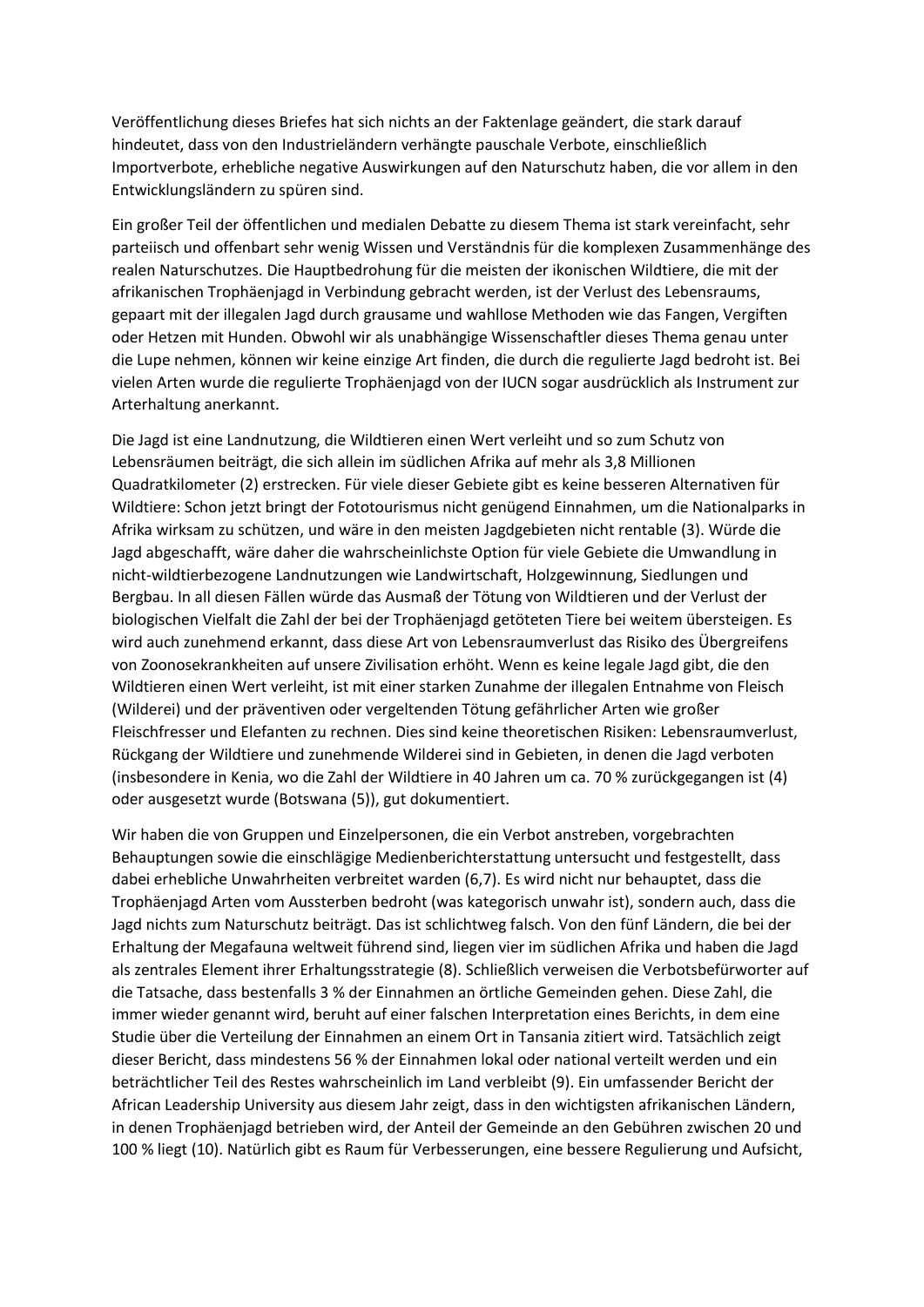und das gilt sowohl für den Fototourismus als auch für die Trophäenjagd: Verbesserungen müssen gezielt und spezifisch sein, um positive Ergebnisse zu erzielen.

Die Ablehnung der Jagd durch Personen, die in weit entfernten Ländern leben, in denen die verbleibenden Wildtiere in der Regel auf streng geschützte Gebiete beschränkt sind, ignoriert die Realitäten derjenigen, die vor Ort mit den Wildtieren in Ländern leben, die die Jagd als Teil ihres erfolgreichen Erhaltungsinstrumentariums nutzen.

Die Erfahrung lehrt uns, dass sich wildtierfreundliche Lösungen nicht auf magische Weise ergeben, wenn die Jagd abgeschafft wird. Wie von der IUCN (11) eindeutig empfohlen, müssen funktionierende Alternativen vorhanden sein und vor Ort vereinbart werden, bevor die Jagd und ihre Einnahmen abgeschafft werden, und glaubwürdige Alternativen gibt es derzeit einfach nicht in dem erforderlichen Umfang. Die Jagd ohne einen Plan B zu verbieten, ist ein besonders rücksichtsloser Ansatz für den Naturschutz, aber dies auf der Grundlage von Fehlinformationen und Missverständnissen zu tun, ist unverzeihlich. Wir möchten Sie dringend bitten, in dieser Angelegenheit Beweise vor Emotionen und Wissenschaft vor Gefühlen zu stellen. Wenn ein Lebensraum für Wildtiere einmal verloren ist, ist er für immer verloren.

Für weitere Fragen stehen wir Ihnen gerne zur Verfügung,

Professor Adam Hart, University of Gloucestershire, Cheltenham, UK

Dr Amy Dickman, WildCRU University of Oxford, Oxford, UK

Catherine Semcer, Property and Environment Research Centre, Montana, USA

## **References/Referenzen**

- 1. Dickman, A., Cooney, R., Johnson, P.J., Louis, M.P. and Roe, D., 2019. Trophy hunting bans imperil biodiversity. *Science*, *365*(6456), pp.874-874.
- 2. Lindsey, P.A., Alexander, R., Frank, L.G., Mathieson, A. and Romanach, S.S., 2006. Potential of trophy hunting to create incentives for wildlife conservation in Africa where alternative wildlife‐based land uses may not be viable. *Animal conservation*, *9*(3), pp.283-291.
- 3. Lindsey, P.A., Miller, J.R., Petracca, L.S., Coad, L., Dickman, A.J., Fitzgerald, K.H., Flyman, M.V., Funston, P.J., Henschel, P., Kasiki, S. and Knights, K., 2018. More than \$1 billion needed annually to secure Africa's protected areas with lions. *Proceedings of the National Academy of Sciences*, *115*(45), pp.E10788-E10796.
- 4. Ogutu, Joseph O., Hans-Peter Piepho, Mohamed Y. Said, Gordon O. Ojwang, Lucy W. Njino, Shem C. Kifugo, and Patrick W. Wargute. "Extreme wildlife declines and concurrent increase in livestock numbers in Kenya: What are the causes?." *PloS one* 11, no. 9 (2016): e0163249.
- 5. Mbaiwa, J.E., 2018. Effects of the safari hunting tourism ban on rural livelihoods and wildlife conservation in Northern Botswana. *South African Geographical Journal*, *100*(1), pp.41-61.
- 6. Hart, A.G., Cooney, R., Dickman, A., Hare, D., Jonga, C., Johnson, P., Louis, M.P., Lubilo, R., Roe, D., Semcer, C. and Somerville, K., 2020. Threats posed to conservation by media misinformation. Conservation Biology 34(6): 1333-1334
- 7. Dickman, A., Child, B., Hart, A.G. and Semcer C. 2021. Misinformation about trophy hunting is wrong. Dead wrong. Why banning trophy hunting without viable alternatives ready would imperil biodiversity and undermine local communities. The Hill [https://thehill.com/changing](https://thehill.com/changing-america/opinion/539071-misinformation-about-trophy-hunting-is-wrong-dead-wrong)[america/opinion/539071-misinformation-about-trophy-hunting-is-wrong-dead-wrong.](https://thehill.com/changing-america/opinion/539071-misinformation-about-trophy-hunting-is-wrong-dead-wrong)